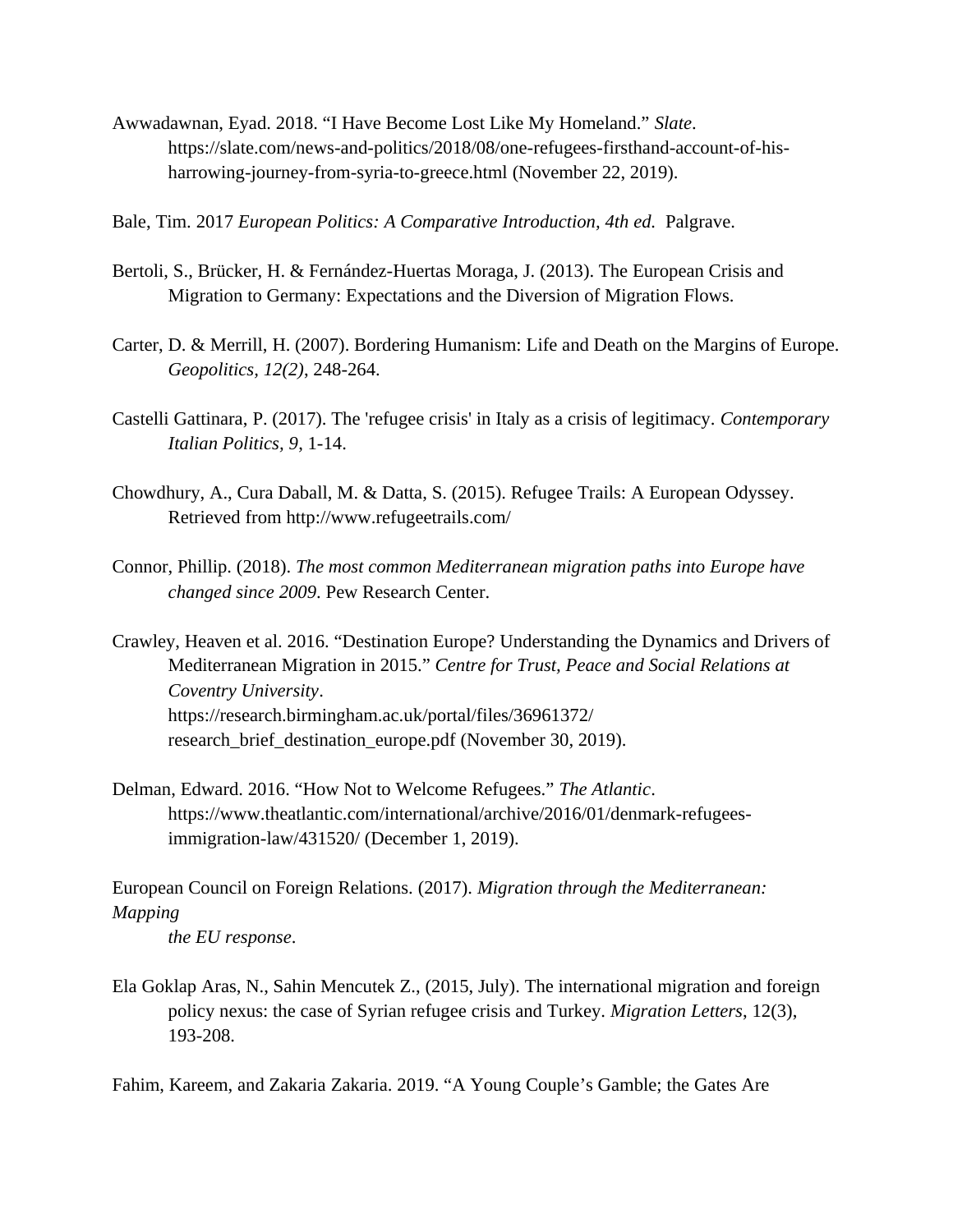Slamming Shut to Refugees from Syria's Brutal War. Farrah and Besher Would Risk It All to Reach the West." *Washington Post*.

https://www.washingtonpost.com/graphics/2019/world/syrian-underground/ (November 19, 2019).

Faigle, P., Frehsem L., Stahnke, J., Blickle, P. & Venohr, S. (2016, April). The New Deadly Paths

to Europe. *Zeit Online*.

- Gabriner, Alice, and Olivier Laurent. "Fleeing Mosul." *Time*. https://time.com/fleeing-mosul/ (November 30, 2019).
- Gourney, Cynthia. 2019. "LEAVING AFRICA, FOR THE GAMBLE OF A LIFETIME: TENS OF THOUSANDS OF JOB-SEEKING AFRICANS JOURNEY TO EUROPE EACH YEAR. MANY WIND UP TRADING ONE HARDSHIP FOR ANOTHER." *National Geographic* 236(2). https://go-gale-com.wheatonma.idm.oclc.org/ps/i.do? p=PPBE&u=mlin\_s\_wheaton&id=GALE| A596104091&v=2.1&it=r&sid=PPBE&asid=562da2c0 (November 20, 2019).
- Hudson, L. (2018). Syrian Refugees in Europe: Migration Dynamics and Political Challenges. *New England Journal of Public Policy, 30(2)*, 1-9.
- "I Sold All I Had to Go to Europe Now I'm Home, and Broke." 2018. *BBC News*. https://www.bbc.com/news/stories-44007932 (November 20, 2019).
- Institute on Statelessness and Inclusion. (2019). *From Syria to Europe: Experiences of Stateless Kurds and Palestinian Refugees from Syria Seeking Protection in Europe*.
- Johnson, Thomas, and Chris Mason. 2007. "Understanding the Taliban and Insurgency in Afghanistan." *Orbis* 51(1): 71–89. https://doi.org/10.1016/j.orbis.2006.10.006 (November 30, 2019).
- Kingsley, Patrick. 2019. "Who Are the Kurds, and Why Is Turkey Attacking Them in Syria?" *New York Times*. https://www.nytimes.com/2019/10/14/world/middleeast/the-kurds-facts-history.html (December 1, 2019).
- Kronenfeld, Daniel. 2007. "Afghan Refugees in Pakistan: Not All Refguees, Not Always in Pakistan, Not Necessarily Afghan?" *Journal of Refugee Studies* 21(1): 43–63.

Lyons, Kate, and Stephanie Kirchgaessner. 2017. "Britain Is One of the Worst Places in Western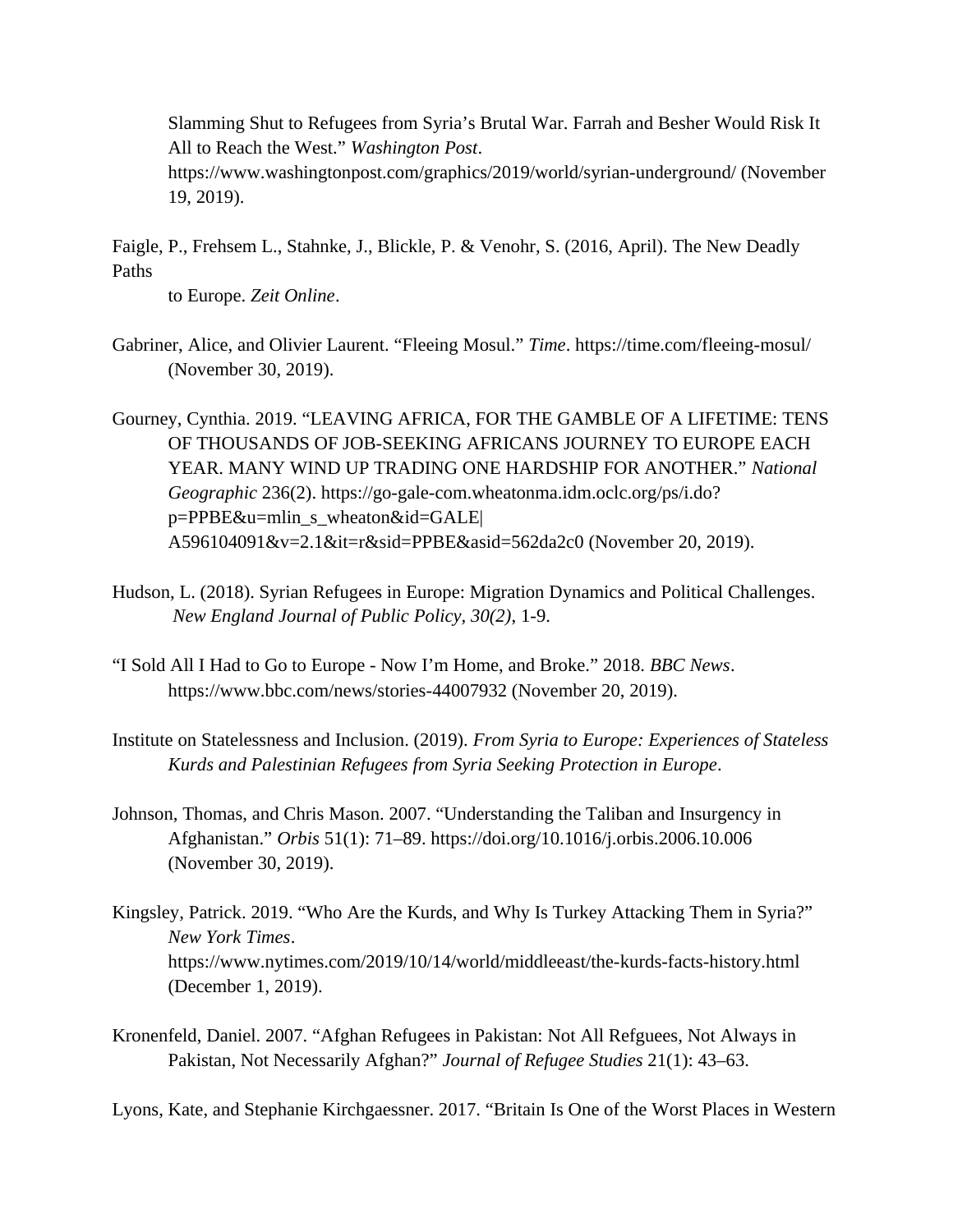Europe for Asylum Seekers." *The Guardian*. https://www.theguardian.com/uk-news/2017/mar/01/britain-one-of-worst-places-westerneuropeasylum-seekers (December 1, 2019).

- Mandić, D. (2017). Trafficking and Syrian Refugee Smuggling: Evidence from the Balkan Route. *Social Inclusion, 5(2)*, 28-38.
- Migrants and Refugees. 2019. "More than 90 per Cent of Africa Migrants Would Make Perilous Europe Journey Again, despite the Risks." *UN News*. https://news.un.org/en/story/2019/10/1049641 (November 19, 2019).
- Ostrand, N. (2015). The Syrian Refugee Crisis: A Comparison of Responses by Germany, Sweden, the United Kingdom, and the United States. *Center for Migration Studies of New York*, 3 (3), 255-279.

Sullivan, Kevin. "The Voices; Changing Region, Changing Lives." *The Washington Post*. https:// www.washingtonpost.com/sf/syrian-refugees/story/refuge/ (November 24, 2019a).

———. "The Voices: Stitching a Life." https://www.washingtonpost.com/sf/syrian-refugees/story/refuge/ (November 24, 2019b).

- Sullivan, Denis, and Sarah Tobin. 2014. "Security and Resilience Among Syrian Refugees in Jordan." *Middle East Research and Information Project*. http://www.merip.org/mero/mero101414.
- Todd, Zoe. 2019. "By the Numbers: Syrian Refugees Around the World." *Frontline*. https://www.pbs.org/wgbh/frontline/article/numbers-syrian-refugees-around-world/.
- UN Refugee Agency. (2015). *The sea route to Europe: The Mediterranean passage in the age of refugees*.
- Weber, B. (2017). *The EU-Turkey Refugee Deal and the Not Quite Closed Balkan Route*. Sarajevo: Friedrich-Ebert-Stiftung.
- Zelalem, Zecharias. 2019. "Ethiopia: 7 Ethiopians Die in Lebanon As New Ethiopian Consulate Policy Abandons Citizens to Their Fate." *AllAfrica Global Media*. https://link.gale.com/apps/doc/A606509962/PPBE? u=mlin\_s\_wheaton&sid=PPBE&xid=c9727a95 (November 28, 2019).